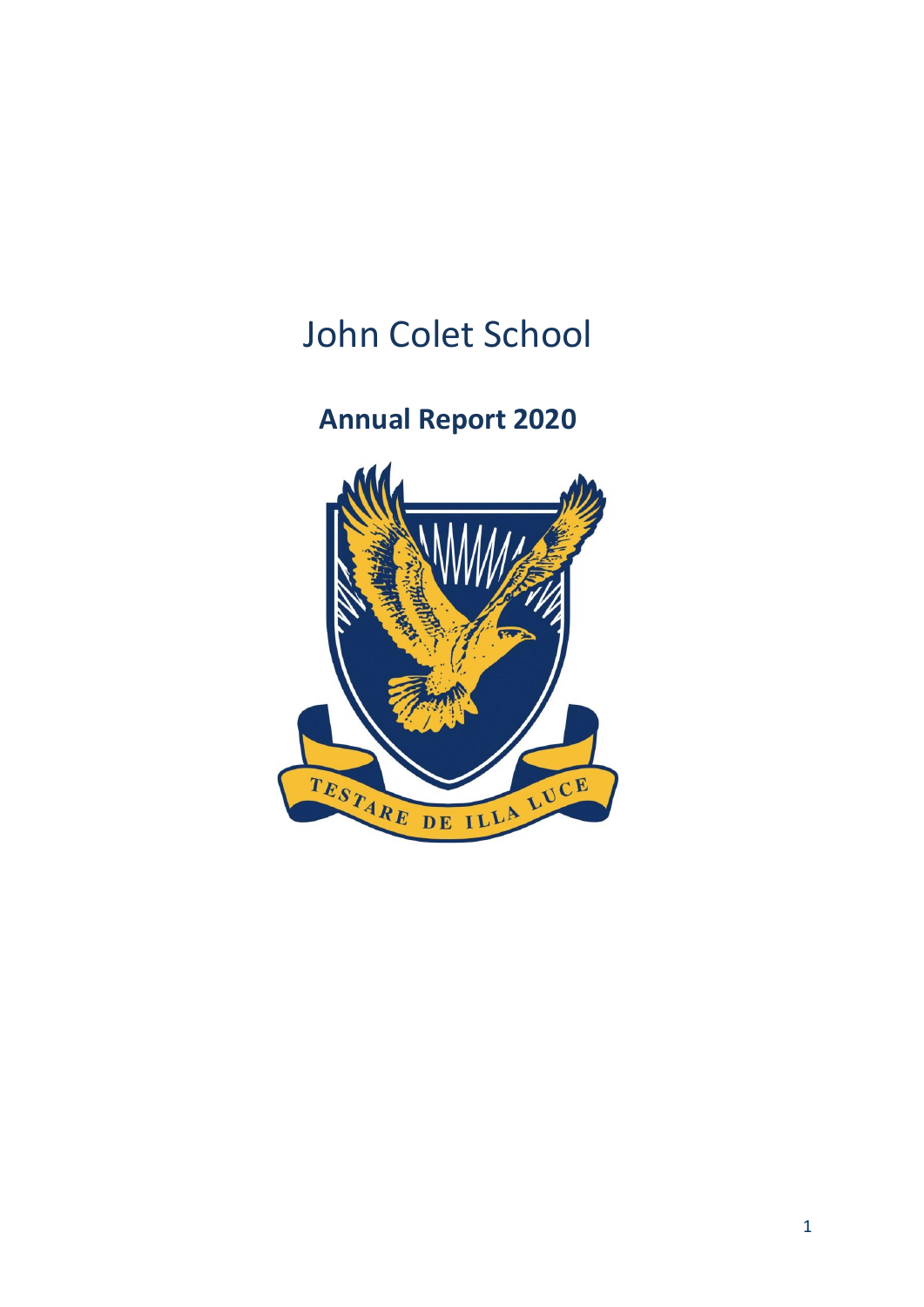## <span id="page-1-0"></span>**Contents**

| 2: Contextual information about the school and characteristics of the student body 5 |  |
|--------------------------------------------------------------------------------------|--|
|                                                                                      |  |
|                                                                                      |  |
|                                                                                      |  |
|                                                                                      |  |
| 7: Student attendance and management of non-attendance, secondary retention 8        |  |
|                                                                                      |  |
|                                                                                      |  |
|                                                                                      |  |
|                                                                                      |  |
|                                                                                      |  |
|                                                                                      |  |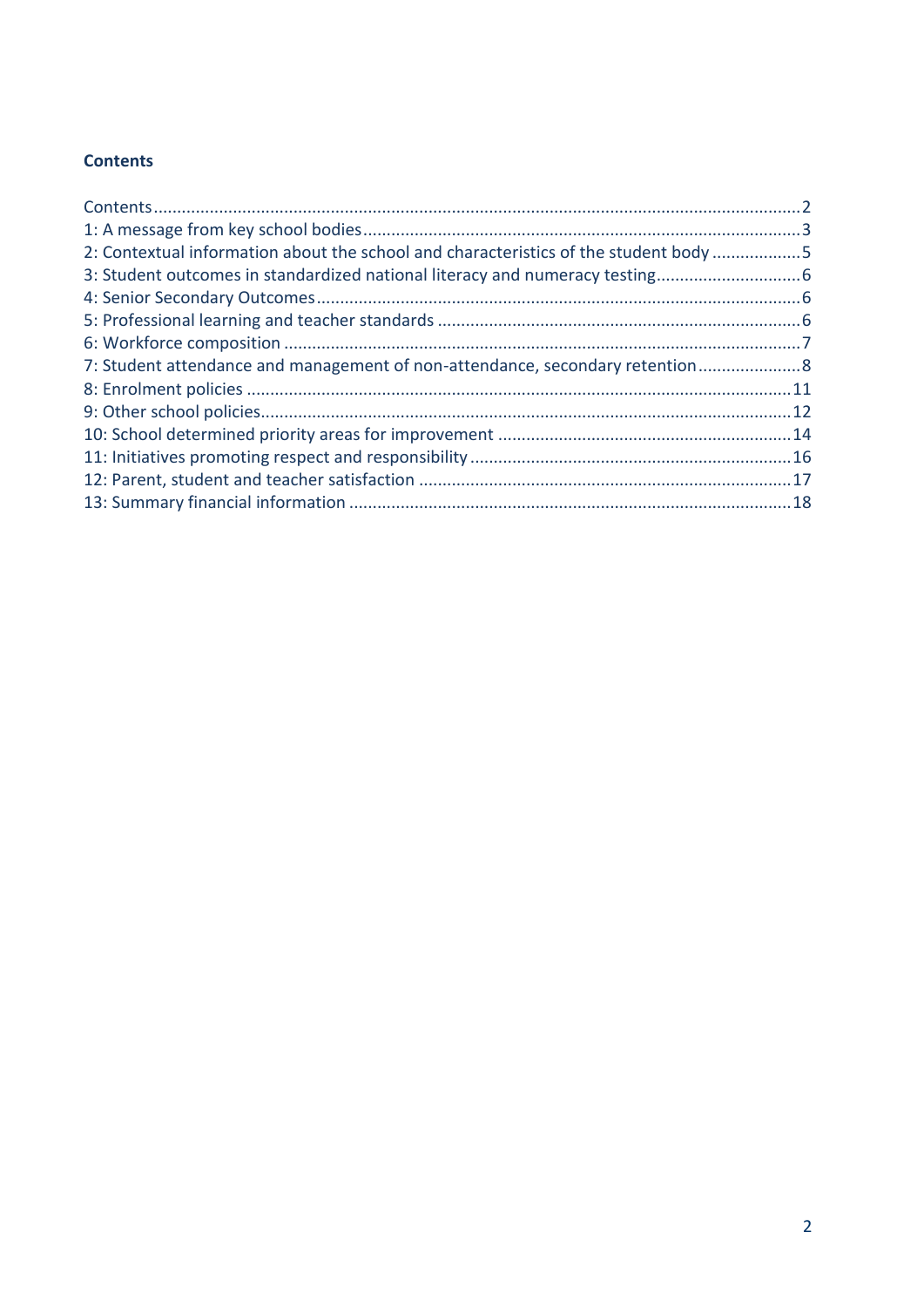#### <span id="page-2-0"></span>**1: A message from key school bodies**

#### **Message from the Board of Governors**

#### **Message from the Headmaster**

When thinking about what to write this year, I was tempted to address any topic other than bushfires, pandemics, or elections. However, I was constantly struck throughout 2020 by how these three areas made me reflect on unity, set against our small school community.

The core of our School that underpins our Values, philosophy, and teaching at John Colet is that of non-dualism, which in short means "not-two". While the term "nondualism" is derived from Advaita Vedanta, descriptions of a nondual consciousness can be found within Hinduism, Buddhism, Sufism, the western Christian and neo-Platonic traditions, non-religious thinking, and traditions that look to the interconnectedness of all. Movements that do not discriminate based on class or race, such as many charities and environmental movements, also fall under this umbrella.

During this year, what kept coming to mind was how in our small school, we have at the center the belief of a single human community.

As a multifaith school we look to the similarities between all faiths rather than those elements that separate. This can be seen in the Golden Rule, in the Christian tradition: *Do unto others as you would have them do unto you*. From Confucius: *Do not impose on others what you do not wish for yourself*. It is a maxim that is found in most religions and cultures, such as in the phrase in one of the Sanskrit Prayers we recite: *May all be happy*, or in a Tibetan Buddhist Prayer: *May all beings be freed from suffering and its causes*.

Also, as a further example from one of the readings from our Assembly Book by Albert Einstein: *A human being is part of the whole, called by us 'Universe', a part limited in time and space. He experiences himself, his thoughts and feelings as something separated from the rest – a kind of optical delusion of his consciousness. This delusion is a kind of prison for us, restricting us to our personal desires and to affection for a few persons nearest to us. Our task must be to free ourselves from this prison by widening our circle of compassion to embrace all living creatures and the whole of nature in its beauty.*

Education, particularly in Primary, should always be about how we work and support each other as connected citizens. It is put clearly in our School Pledge: *Our school is inspired by philosophy, the love of wisdom. We value unity and truth in all things and seek to serve the single human family*.

We encourage our students to go beyond their own desires to ever widening their sphere of care from their family, friends, school, community, and nation towards the benefit of all.

Our students are the leaders of tomorrow and as we discuss within School, we know the best leaders are ones that show by example. I continue to be proud of the openness, understanding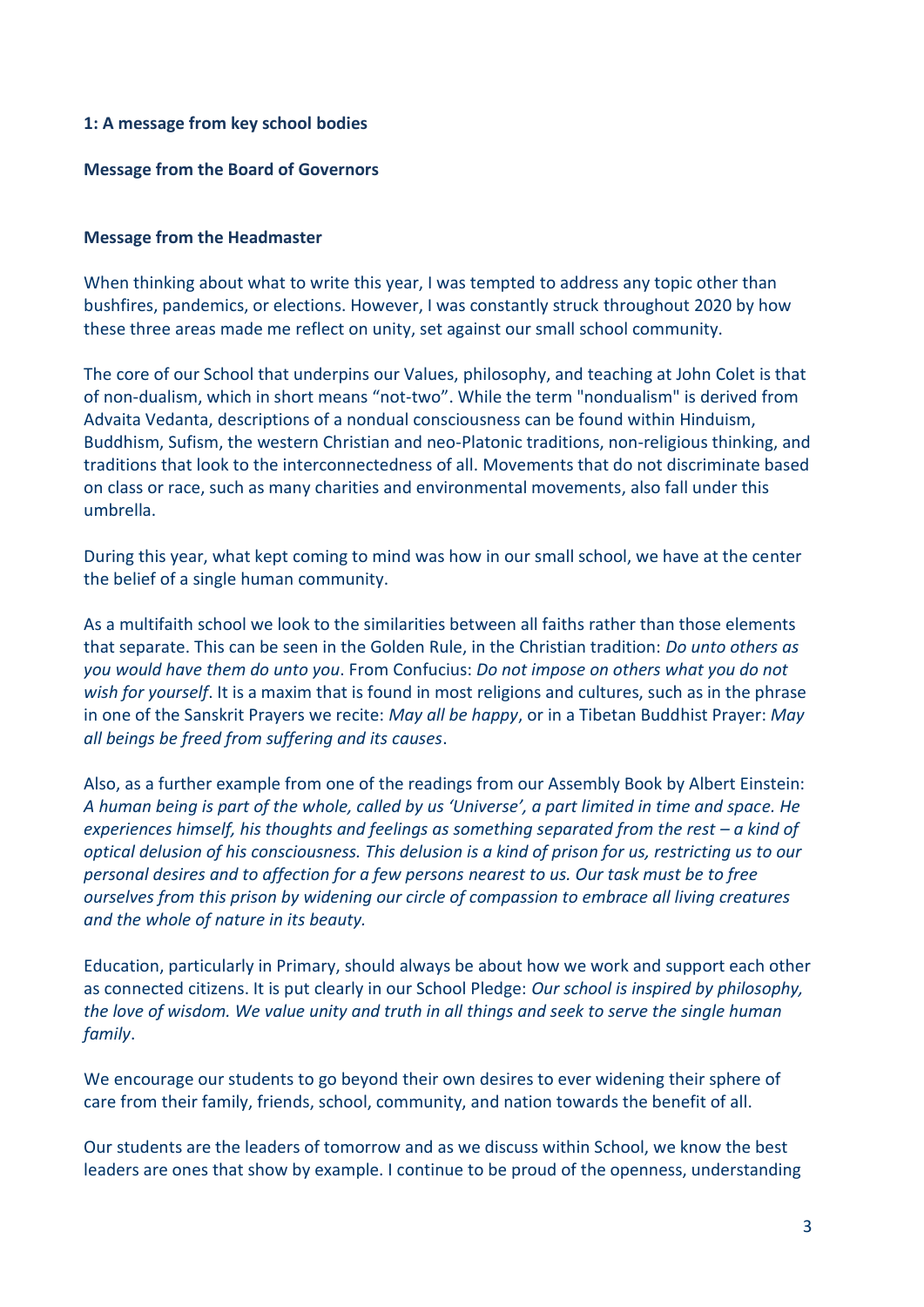and ability of our students to reflect and treat others as they want to be treated and they continue to be a fine example to the grownups of this world.

In relation to these examples of community and service I would like to add a few short thanks:

To our teachers and staff who have worked tirelessly, often while at the same time having to deal with financial uncertainty in their own families, health care for loved ones, their own children's education needs, and the postponement of significant life events. They performed their roles without complaint often going above and beyond, showing the true connection and concern they have for our students.

To our parents who have been a great support. Our P&F have always been on hand, looking at ways they can support the community such as the online community sessions. The individual messages of support from our parents to teachers have had a particular impact this year. Our parent community has also shown great support this year for those families who were need. Those parents who could, donated fee rebates and along with a fund set aside by the school, we were able to ensure that no child had to leave John Colet School for financial reasons. A point that our whole community should be very proud of.

<span id="page-3-0"></span>To all our students, their positivity and resilience has been an example to us all. This has been most evident in our graduating class this year who have shown such maturity and good humour. I wish them the greatest success as they move on to new challenges. Their spirit and character are sure to be felt in their future schools and indeed in the wider world as they develop and expand their influence.

**Julian Wilcock** - Headmaster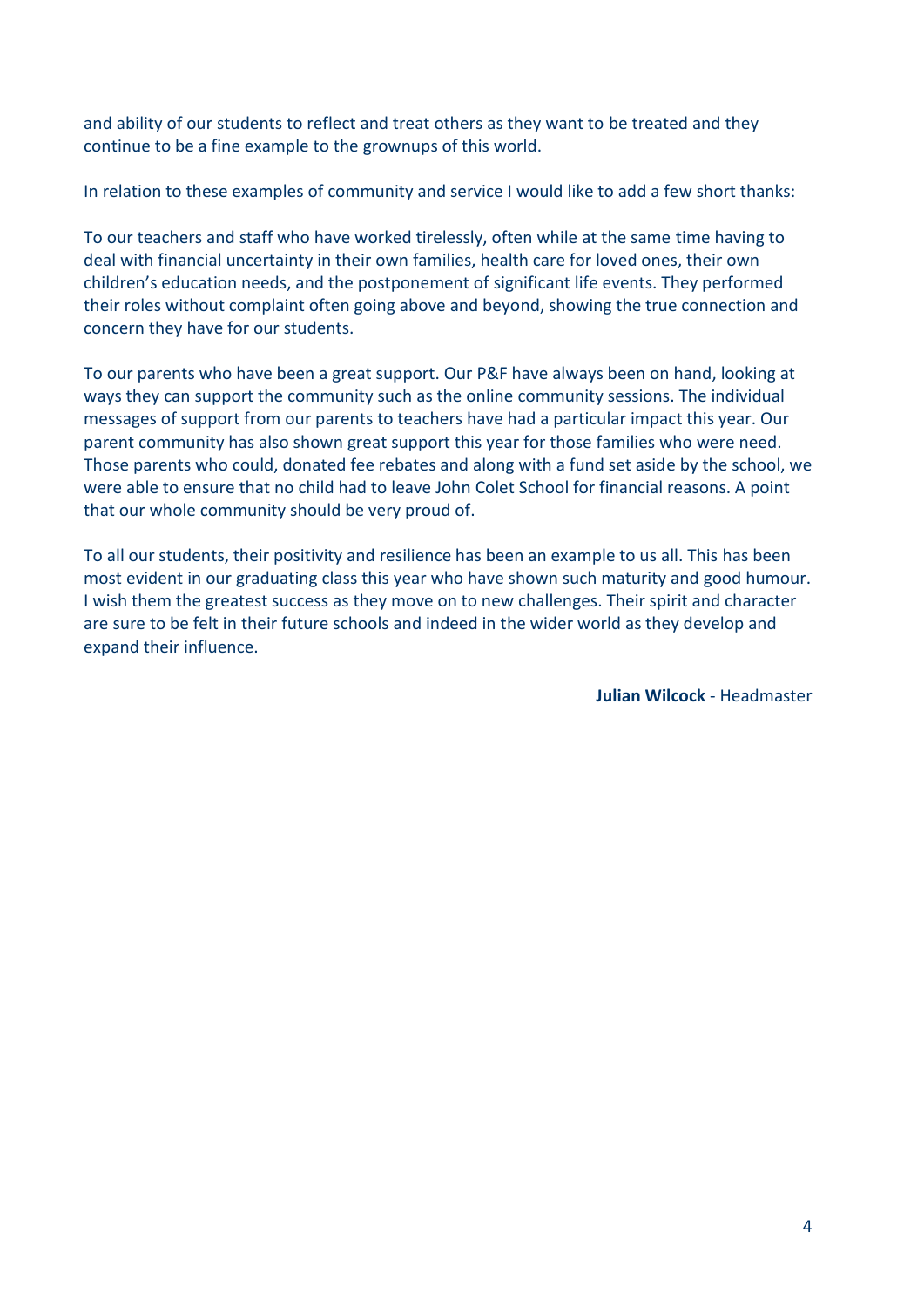#### **2: Contextual information about the school and characteristics of the student body**

John Colet School is a multi-faith, co-ed, independent K-6 school, located within a peaceful bushland setting in Belrose, on the Northern Beaches of Sydney. Our school is comprised of two classes at each year level.

Our focus is on the development of character, attention, academic achievement, a rich cultural curriculum and values. Alongside the core NSW syllabus, the curriculum includes Shakespeare, weekly Philosophy classes, Sanskrit, Choral singing and an enriched Art program. The curriculum is delivered through a combination of open-ended, enquiry-based learning for subjects such as History, Science and Philosophy; and direct instruction for subjects such as grammar, spelling and maths; for example learning times tables, where the children are encouraged to learn the basic facts by heart. John Colet School has first-class academic results with a high proportion of scholarships and entry to selective schools.

For the development of character and emotional awareness, the children are introduced to simple exercises in mindfulness and inner stillness. The aim is to give them a quiet sense of selfawareness and confidence. Philosophy classes are conducted as open discussions addressing questions such as: What is my relationship to others and to myself? How can I be my best self? What is the best way to live a happy life? The School actively teaches children skills to develop focus and attention that are applied in all subject areas.

We offer a range of inter-school activities including Debating, Singing, Chess and inter-school sports competitions between independent schools from the Northern Beaches area. Our sporting program also includes swimming and athletics.

A few unique aspects to the school include the fact that where possible the teachers stay with the same class for several years. This develops the relationship between teacher and pupil, which enhances the educational process. We have a vegetarian policy, and we provide a sitdown lunch to staff and students.

Our enrichment program includes Latin, extension classes in creative writing and maths problem solving and theatrical and musical productions including an annual Shakespeare Festival in which all the children perform. We have a policy, where necessary, of subject acceleration. We also have, for some subjects, ability grouping and individual educational programs. We have an excellent record of academic achievement in external exams and entry into high school. More important than focusing only on the high achievers, is the fact that we encourage every child to do their best.

The School is non-selective and has students from a variety of cultural and socio-economic backgrounds. It is the belief, that as a stand-alone primary school, this stage of education is fundamental. In primary it is important to provide a holistic approach to nourish the body, mind, and spirit of every child. Balance is important, and our enriched curriculum builds students' confidence to engage with whatever is in front of them, which naturally inspires a love of learning.

#### **Student Population**

The School has students from a variety of cultural and socio-economic backgrounds. John Colet School has first class academic results with high proportion of scholarships and entry to selective schools.

Further information is available at the My School website: [http://www.myschool.edu.au](http://www.myschool.edu.au/)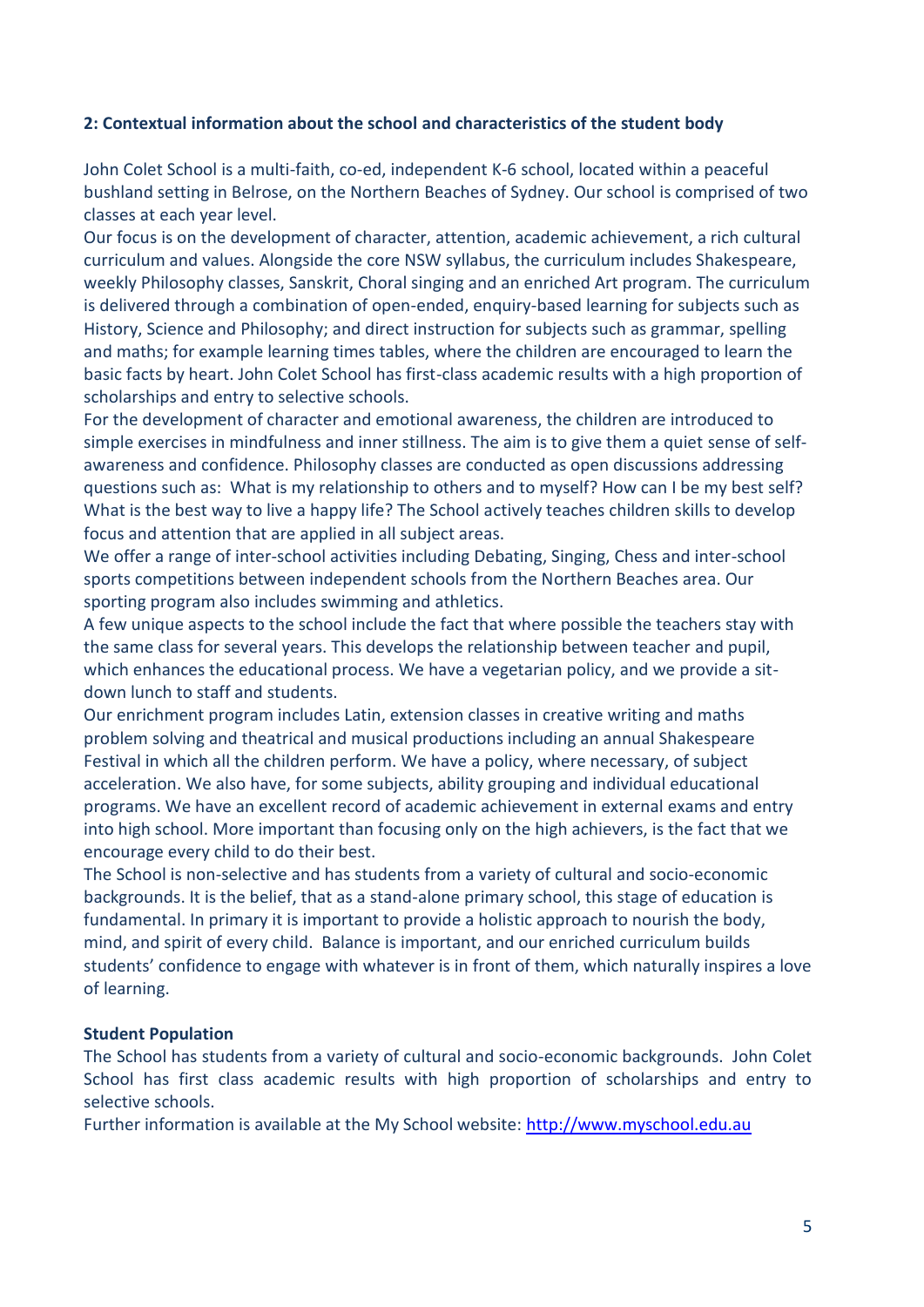## <span id="page-5-0"></span>**3: Student outcomes in standardized national literacy and numeracy testing**

## **Student Performance in National Tests**

As NAPLAN assessments were cancelled in 2020 due to COVID-19, the most recent information relates to 2019 NAPLAN results which are available on My School (http://www.myschool.edu.au).

### <span id="page-5-1"></span>**4: Senior Secondary Outcomes**

<span id="page-5-2"></span>n/a

### **5: Professional learning and teacher standards**

#### Teaching Staff Details (responsible for delivery of NSW curriculum)

| <b>Category</b>                                                 | <b>Number of Teachers</b> |
|-----------------------------------------------------------------|---------------------------|
|                                                                 |                           |
| (i) Teachers who have teacher qualifications from a higher      |                           |
| education institution within Australia or as recognized within  | 20                        |
| the National Office of Overseas Skills Recognition (AEI-NOOSR)  |                           |
| guidelines, or                                                  |                           |
| (ii) Teachers who have a bachelor's degree from a higher        |                           |
| education institution within Australia or one recognized within |                           |
| the AEI-NOOSR guidelines but lack formal teacher education      |                           |
| qualifications.                                                 |                           |

Total teacher numbers are listed on the My School website. <https://www.myschool.edu.au/school/43979>

Teacher accreditation

| <b>Level of Accreditation</b>                         | <b>Number of teachers</b> |
|-------------------------------------------------------|---------------------------|
| Conditional                                           | 2                         |
| Provisional                                           | 1                         |
| <b>Proficient Teacher</b>                             | 22                        |
| Highly Accomplished Teacher (voluntary accreditation) | 0                         |
| Lead Teacher (voluntary accreditation)                | O                         |
| Total number of teachers                              | 25                        |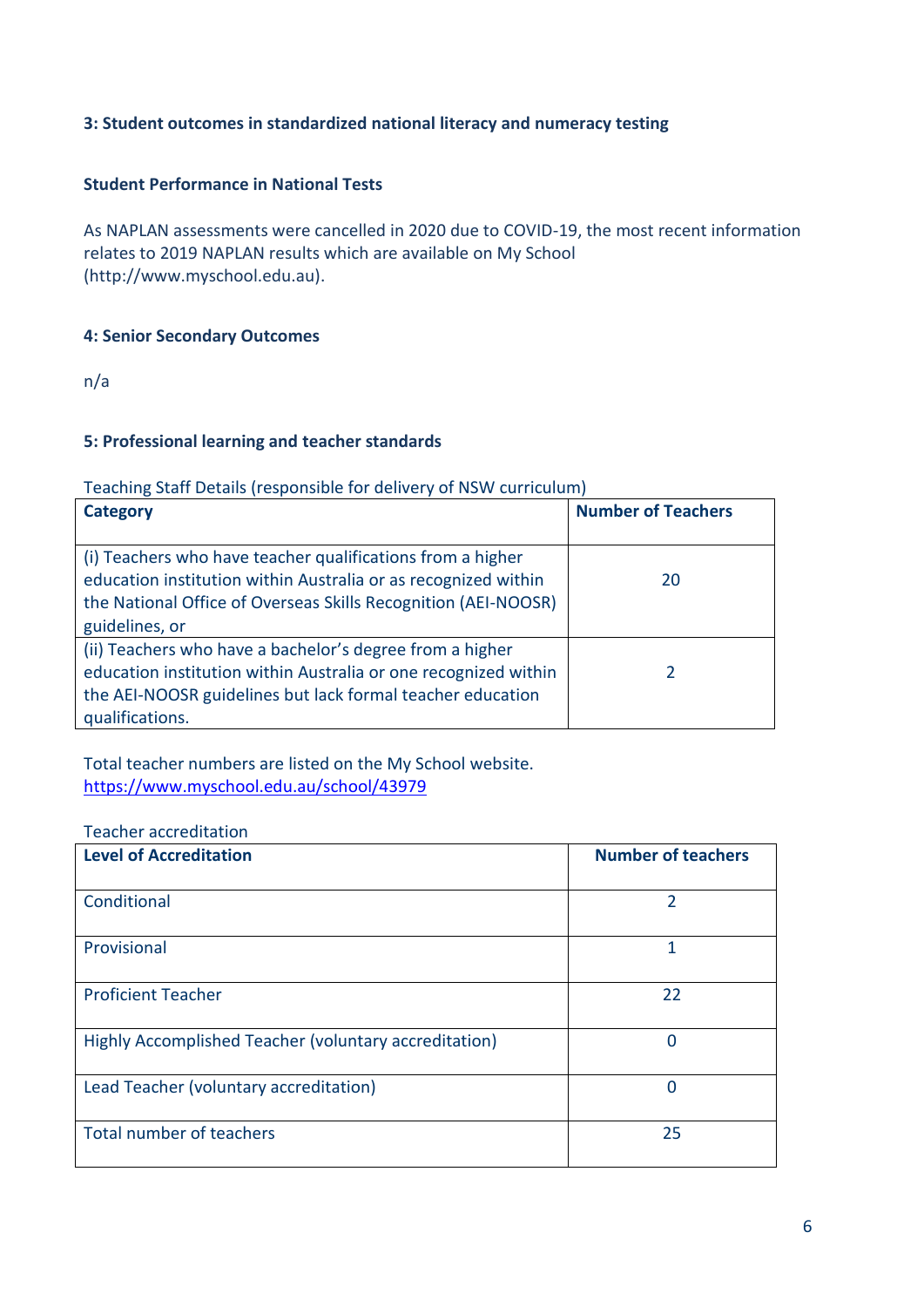The Board of Governors and the School Executive participated in various courses and seminars conducted by the Association of Independent Schools. All the teaching staff participated in professional development including CPR training, asthma training, smart board training, emergency evacuation, child protection legislation covering the following policies: Abuse identification and Notification; Child Protection Incident Management; Detecting, Reporting and Addressing behaviours; Executive Summary; Information Sharing; Mandatory Reporting; Reportable Conduct; WWC; Child Protection Summary, as well as the following courses: Assessment in the Classroom, Sound Waves – spelling, Autism Spectrum Disorder and CompliLearn training.

In addition, the following professional learning activities were undertaken by staff throughout 2020.

| <b>Description of professional learning activity</b>      | <b>Number of teaching staff</b> |
|-----------------------------------------------------------|---------------------------------|
| Creating your Experience Teacher digital portfolio        |                                 |
| Designing for Deep Learning                               |                                 |
| <b>Experienced Teacher Accreditation</b>                  |                                 |
| Making it a Success: Teaching strategies and behaviour    | 1                               |
| support for students with autism spectrum disorder        |                                 |
| Mini-COGE                                                 | $\mathfrak z$                   |
| How to teach debating                                     |                                 |
| <b>Moving Learning Forward</b>                            |                                 |
| <b>NCCD</b>                                               |                                 |
| Supervising teachers to proficient teacher                | 1                               |
| Becoming an experienced teacher through the standards     | 1                               |
| based approach                                            |                                 |
| <b>Viewing of ET Digital Portfolios</b>                   |                                 |
| Dyslexia Study based on online resources                  |                                 |
| Key Strategies for children and adolescents on the autism | 1                               |
| spectrum                                                  |                                 |

#### <span id="page-6-0"></span>**6: Workforce composition**

Information is available at the My School website:<https://www.myschool.edu.au/school/43979> No Aboriginal and Torres Strait Islander staff members were employed in 2020.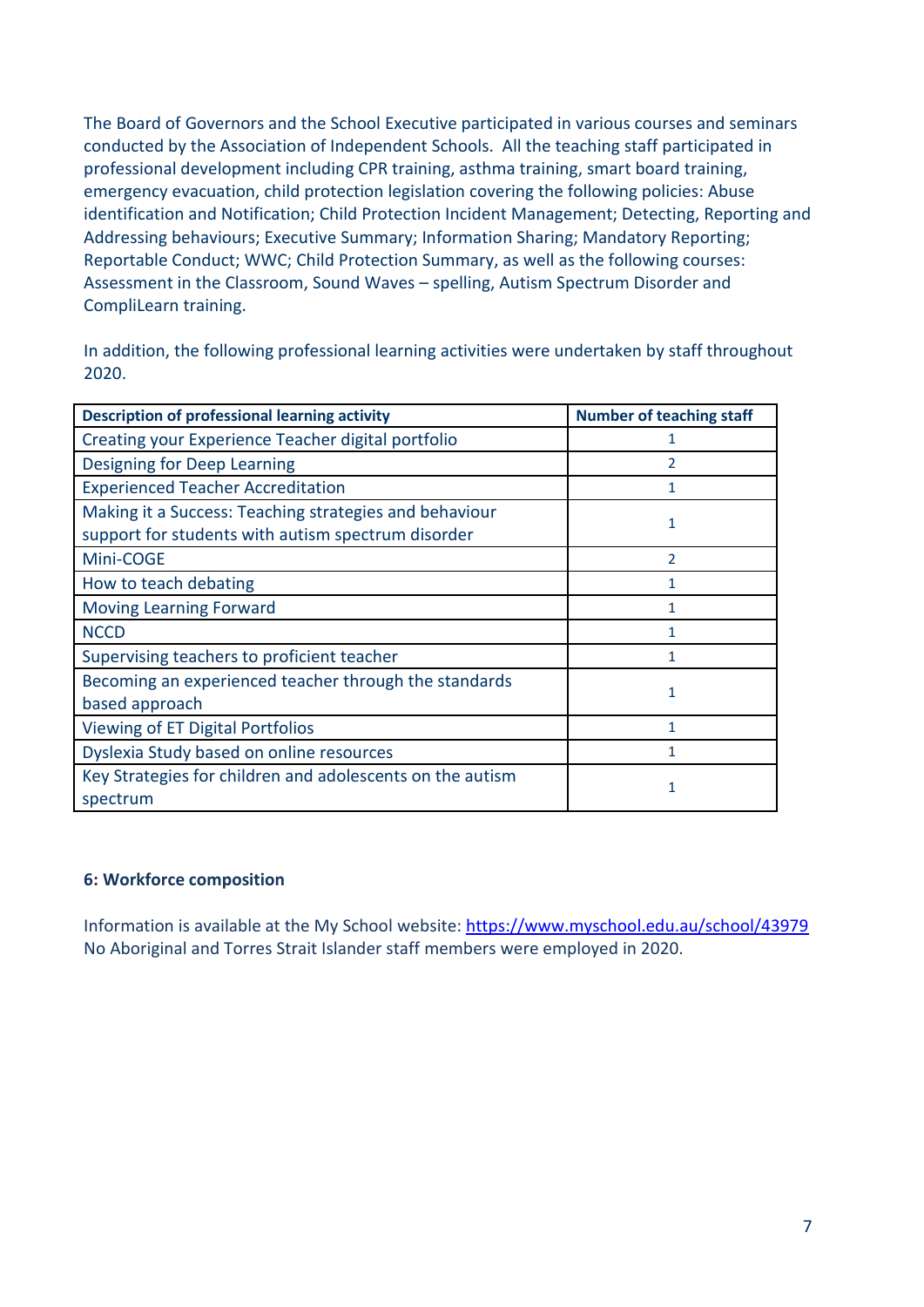## <span id="page-7-0"></span>**7: Student attendance and management of non-attendance, secondary retention**

#### **Student Attendance Rate**

For whole school student attendance rates please refer to the school's data on the My School website:

<https://www.myschool.edu.au/school/43979>

*Student attendance rate*

| <b>Grade</b>          | <b>Average student attendance</b><br>rate in Semester 1 | Average student attendance<br>rate in Term 3 |
|-----------------------|---------------------------------------------------------|----------------------------------------------|
| <b>Lower First</b>    | 93.8%                                                   | 94.2%                                        |
| <b>Upper First</b>    | 91.4%                                                   | 95.3%                                        |
| 2 <sup>nd</sup> Class | 93.5%                                                   | 94.6%                                        |
| 3rd Class             | 96.2%                                                   | 96.5%                                        |
| 4 <sup>th</sup> Class | 94.1%                                                   | 96.4%                                        |
| 5 <sup>th</sup> Class | 94.5%                                                   | 90.3%                                        |
| 6 <sup>th</sup> Class | 93.4%                                                   | 91.5%                                        |
| <b>Whole School</b>   | 93.8%                                                   | 94.2%                                        |

#### **Management of Non-Attendance:**

#### **Attendance-Action Plan**

#### **1. Parent/Care Giver Responsibility**

It is the responsibility of the Parent/Care Giver to:

- a) Ensure that their child attends school regularly.
- b) Promptly explain absences or partial absences by:
	- i. By 9.00 am on the day of absence, email: [attendance@johncolet.nsw.edu.au](mailto:attendance@johncolet.nsw.edu.au) or telephone the School Office 94518395.
	- ii. Inform class teachers of the reason for absence, by email or other means, and cc the school office.
	- iii. If communication is oral this must be followed up by written communication.
- c) Obtain a Medical Certificate for illness longer than 3 days if required by Head of School.
- d) Make requests for extended leave using the application for extended leave form, with reasons for leave: such as Family (bereavement, weddings), Educational, Cultural/religious events and other special family circumstances.

#### **2. Student Responsibility**

a) When he/she arrives at School on time (at or before 8.30am), then he/she is to go to his or her Home Classroom.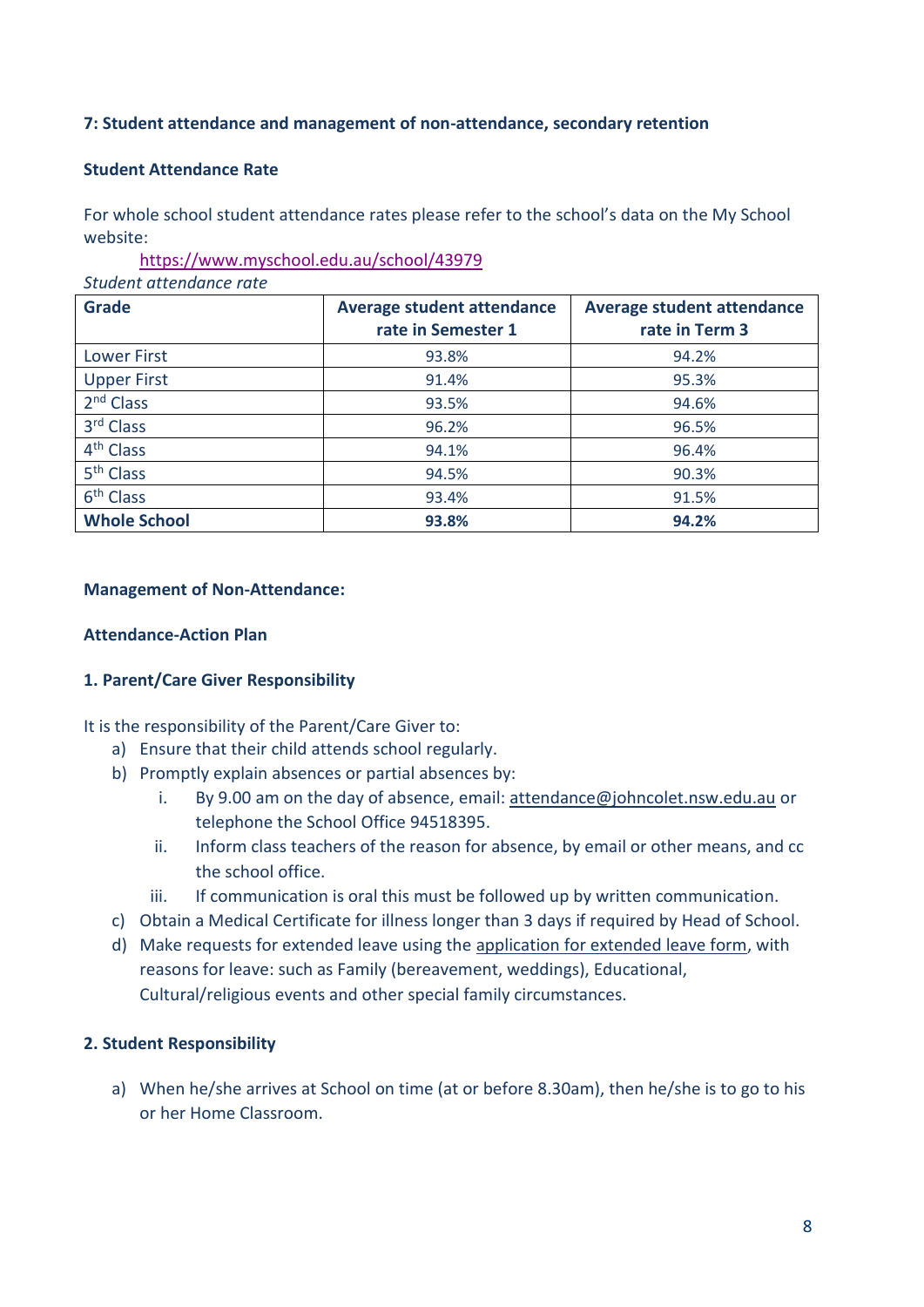b) When arriving at School late (after 8.30 am) he/she is to report to the School Office first and collect a Late Pass, and then he/she is to go to his/her Home Classroom and give the Late Pass to the Teacher.

## **3. Teacher Responsibility**

It is the responsibility of the Teacher to:

- a) Mark and submit the roll on Sentral in accordance with the common code approved by the Minister, within the first 15 minutes of arrival in Home Classroom, unless delayed by School timetable (eg Assembly).
- b) In the event of unexplained absence contact the office immediately.
- c) Collect the Late Pass from any student who arrives late.
- d) In the event that a student arrives late and does not have a Late Pass, then the Teacher will send that student to the School Office to obtain a Late Pass and will then collect that Late Pass from the student.
- e) Email any communications regarding attendance or absences from any Parent/Caregiver to admin@johncolet.nsw.edu.au.
- f) Refer requests for extended leave to the Head of School.

## **4. School Office Responsibility**

It is the responsibility of the School Office staff to:

- a) Keep student records up to date.
- b) Issue Late Passes.
- c) Telephone Teachers by 9.15 am, to request any outstanding absences
- d) Check any parent/care giver communications and log reasons for any absence into Sentral. In the event of computers and email being inaccessible, the Office will telephone parents to confirm absences.
- e) On receipt of notice of absence, inform class teacher.
- f) In the event of unexplained absence:
	- i. Check with siblings, parents and school executive immediately.
	- ii. In the event that i) above does not yield a satisfactory explanation for the absence, inform Head of School and call Police.
- g) File written communications from Parent/Care Giver detailing reasons for absence. Follow up parent/care givers who have not provided a written note until it is provided.
- h) Notify the Head of School of any repeated/ongoing absence or unexplained absence.
- i) Arrange for secure filing of Attendance Registers.
- j) Update STATS (Non-Government School's Student Attendance System) as required.

## **5. Deputy Head Responsibility**

It is the responsibility of the Deputy Head to:

a) Monitor compliance by the Teachers with the School's Attendance Policy, Procedure and Action Plan including giving feedback and training as required.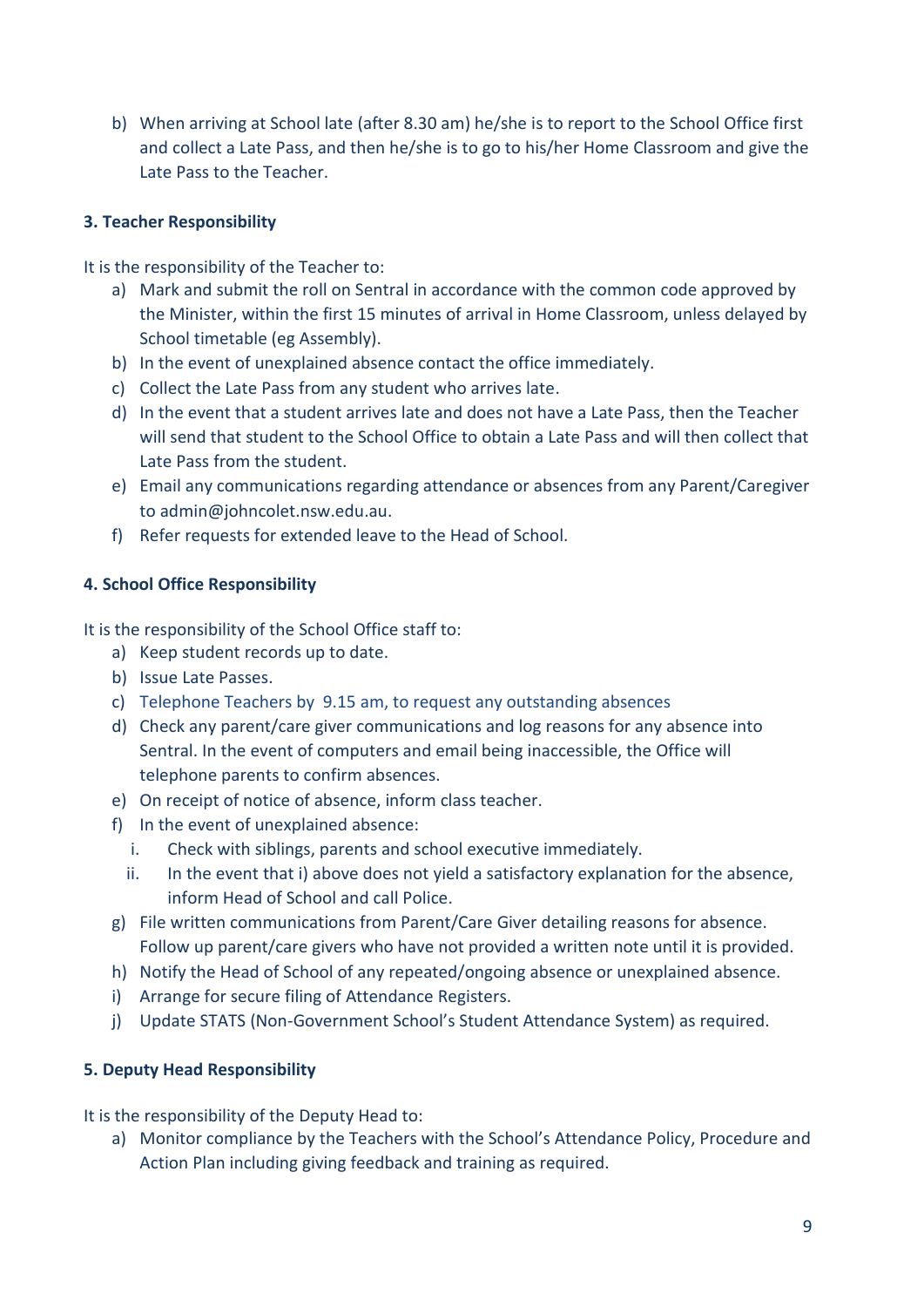b) In the event that a student has an identified record of repeated/ongoing absence exceeding 15% of school days per half term, the Deputy Head will inform the Head of School. The Head of School will then arrange for the School Office to contact the parents by email. A copy of this email is to be filed in the student's personal file.

## **6. Registrar Responsibility**

It is the responsibility of the Registrar to:

- a) Receive student details on enrolment forms and arrange for these to be entered into Sentral.
- b) Receive confirmation that a student will be leaving the school and find out details, as legally required, detailing the name of the new school the student will attend. Where the destination is unknown, follow up with NSW Department of Education Officer with liaison responsibilities, giving name, age, and last known address. Note in Sentral the date and possible future school and follow up with the parents.
- c) Ascertain the reasons parent/care giver provides for leaving the school.

## **7. Head of School Responsibility**

It is the responsibility of the Head of School to:

- a) Consider any written requests from Parents for extended leave and to approve or not approve such requests in accordance with the legislation detailed in definitions below.
- b) Monitor repeated or ongoing absence via Weekly staff meeting and Attendance records.
- c) In the case of repeated or ongoing absence:
- i. Weekly identification of students with ongoing absences.
- ii. Ensure that the Class Teacher has alerted parents/care givers that this has been noted, and any ongoing situation noted by the Deputy Head.
- iii. If necessary work with the Deputy Head, Class Teachers and parents/care givers to devise strategies to improve school attendance.

#### **8. Definitions**

"Repeated absence" means a student misses school intermittently but repeatedly. "Ongoing absence" means that a student misses school continuously.

"Extended Leave" means absence aside from illness or accident (eg. Movie role, overseas travel) up to 100 days in 12 months as per the Minister's delegation under Section 25 of the Education Act.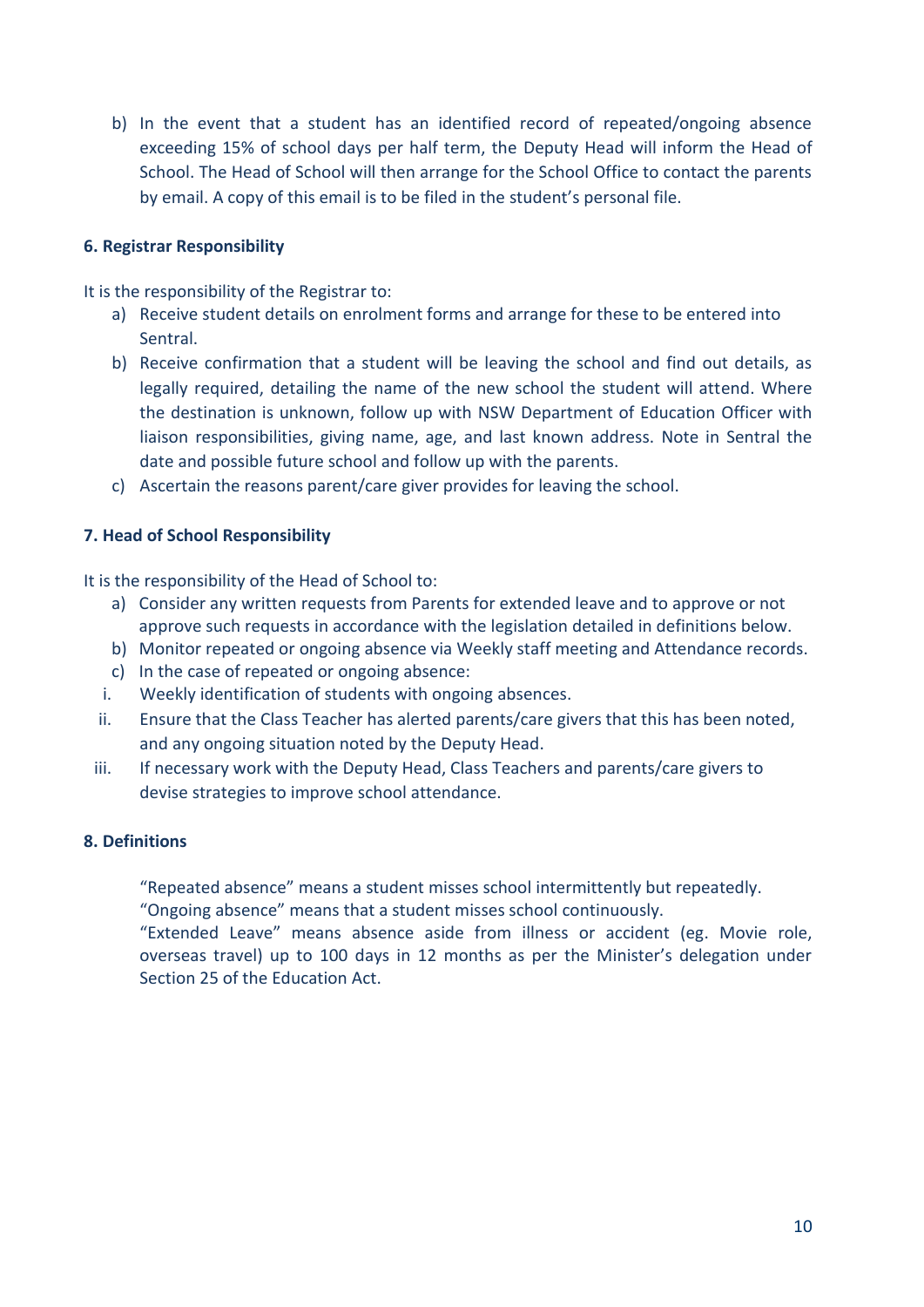## <span id="page-10-0"></span>**8: Enrolment policies**

## **Enrolment Policy (in full)**

John Colet School is an independent, multi-faith, K-6 school for boys and girls, with traditional values which operates within the policies of the NSW Board of Studies. Applications are processed in order of receipt.

## **Enrolment Acceptance Policy**

Acceptance of a child's enrolment is subject to:

- 1 The availability of a place in the relevant class;
- 2 Availability of a place in the School as a whole;
- 3 Appropriate age: Children for Lower  $1^{st}$  should turn four by  $31^{st}$  July in the year prior to enrolment. The same applies mutatis mutandis for children enrolling in older classes.
- 4 The ability of the School effectively to educate the child;
- 5 Priority placement on the Waiting List will be given to:

Children of graduates of the School or affiliated Schools;

Siblings of present students or graduates of the School or affiliated Schools; Children of Staff;

6 The final decision that a child be accepted for enrolment is the Head of School;

The School will forward a letter of confirmation of enrolment to the parents/guardians.

## **Enrolment is conditional upon the parents/guardian agreeing to abide by the school's ethos and policies.**

## **Enrolment Procedure (in full)**

## 1 **Application for Waiting List:**

Parents/guardians complete the Application to enrol for placement on the Waiting List and pay a non-refundable administrative fee.

The child is then placed on the waiting list for the appropriate year.

Information regarding school events will be sent regularly.

2 **Interview: Lower 1st Applicants –** 18 months prior to the proposed enrolment an interview with the Head of School is arranged.

For students applying for immediate enrolment a Trial Day is required along with an interview with the Head of School.

## 3 **Enrolment Contract:**

After the interview, an Offer may be extended. If an Offer is extended it, along with the Enrolment Contract is sent to parents/guardians.

Parents/guardians complete and submit the Enrolment Contract with a **non-refundable deposit** to **secure a place**. The non-refundable deposit is made up of the non-refundable Enrolment Administration Fee and the Confirmed Acceptance Fee which is taken off the Capital Bond, unless the placement is cancelled by the parent, prior to the agreed commencement date, in which case it is non-refundable.

#### 4 **Confirmation of Enrolment:**

The school then sends a letter confirming the child's enrolment together with an **Information Pack**.

5 **Introductory Half Day for Lower 1st students:** The child attends an Introductory Half Day to meet the class teachers and class members.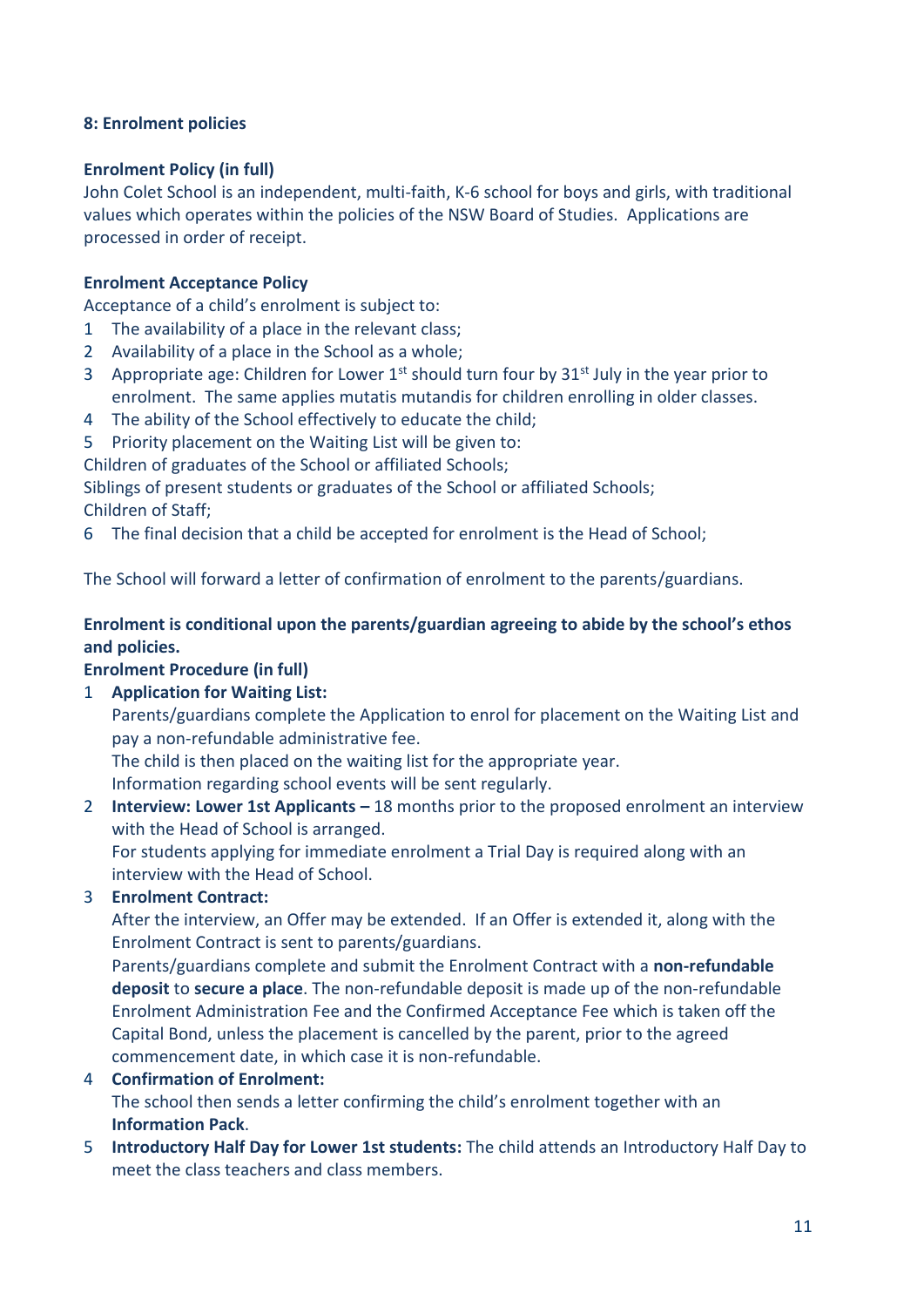## <span id="page-11-0"></span>**9: Other school policies**

The current version of John Colet School Policies can be viewed on the School website [http://www.johncolet.nsw.edu.au,](http://www.johncolet.nsw.edu.au/) with further details and internal policies available by request from the School Reception.

A 3<sup>rd</sup> party was engaged to review, standardise and regularly manage policy updates, and determine a linked risk management system which was implemented in 2020.

| <b>Summary of Policy</b>                                                                                                                                                                                                                                                                                                                                                                                                                                                                                                                                                                                                                                                                                                                                                                                                                                                                                                                                                                                                             | Changes in 2020                                                                                                                                                                 | Access to full text                                                                                                                                         |
|--------------------------------------------------------------------------------------------------------------------------------------------------------------------------------------------------------------------------------------------------------------------------------------------------------------------------------------------------------------------------------------------------------------------------------------------------------------------------------------------------------------------------------------------------------------------------------------------------------------------------------------------------------------------------------------------------------------------------------------------------------------------------------------------------------------------------------------------------------------------------------------------------------------------------------------------------------------------------------------------------------------------------------------|---------------------------------------------------------------------------------------------------------------------------------------------------------------------------------|-------------------------------------------------------------------------------------------------------------------------------------------------------------|
| <b>Student Welfare</b><br>The school and its teachers owe a common<br>law duty of care to take reasonable steps to<br>protect students from any injury that may be<br>reasonably foreseen. This requires teachers<br>and the Headmaster not just to react to<br>situations as they arise but to engage in<br>appropriate risk management to reduce the<br>risk of injury. We developed the policies in<br>response to student health and welfare risks<br>that we have identified, key risk areas are<br>addressed                                                                                                                                                                                                                                                                                                                                                                                                                                                                                                                   | In 2020 a 3rd party review<br>was undertaken with child<br>protection policies reviewed<br>and aligned to current<br>legislation and the<br>procedures of the School.           | The full text of the<br>school's student<br>welfare policy can be<br>accessed by request<br>from the principal,<br>from the school<br>website and intranet. |
| <b>Anti-Bullying</b><br>We recognise our duty to provide a safe and<br>positive learning environment for students<br>where individual differences and diversity<br>within the community are respected and<br>accepted. Bullying and harassment are not<br>tolerated. It is our policy that:<br>a. we create a 'no bullying' culture within<br>our community<br>b. bullying be managed through a 'whole of<br>community' approach involving students,<br>staff and parents/carers<br>c. bullying prevention strategies be<br>implemented on a continuous basis with a<br>focus on teaching age appropriate skills and<br>strategies to empower staff, students and<br>parents/carers to recognise bullying and<br>respond appropriately<br>d. bullying response strategies be tailored to<br>the circumstances of each incident<br>e. staff establish positive role models<br>emphasising our 'no bullying' culture<br>f. bullying prevention and intervention<br>strategies are reviewed on an annual basis<br>against best practice | In 2020 a 3 <sup>rd</sup> party review<br>was undertaken with anti-<br>bullying policies reviewed<br>and aligned to current<br>legislation and the<br>procedures of the School. | The full text of the<br>school's anti-bullying<br>policy can be<br>accessed by request<br>from the principal,<br>from the school<br>website and intranet.   |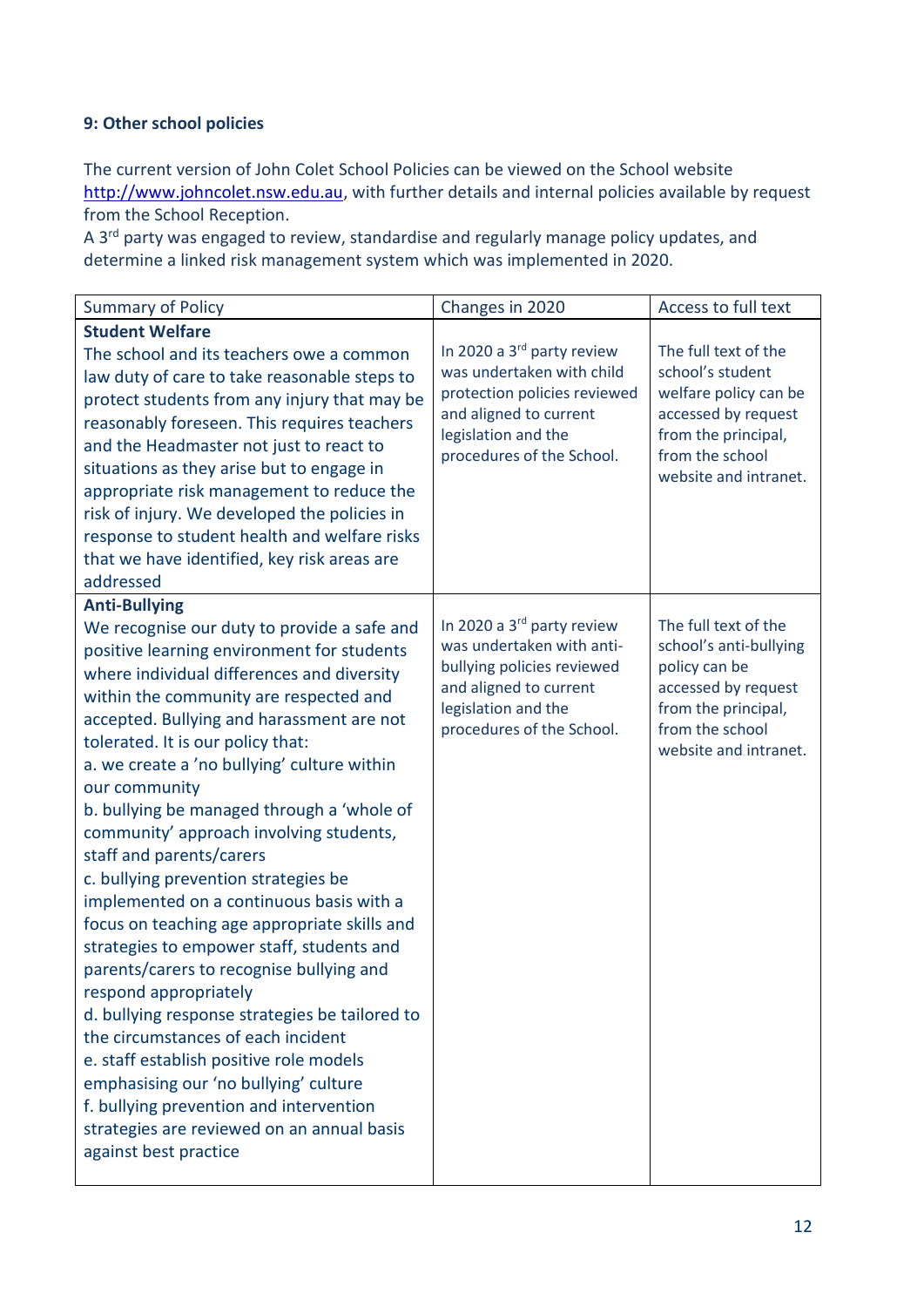| <b>Summary of Policy</b>                                                                                                                                                                                                                                                                                                                                                                                                                                                                                                                                                                                                                                                                                                                                                                                                                                    | Changes in 2020                                                                                                                                                                                | Access to full text                                                                                                                                                                   |
|-------------------------------------------------------------------------------------------------------------------------------------------------------------------------------------------------------------------------------------------------------------------------------------------------------------------------------------------------------------------------------------------------------------------------------------------------------------------------------------------------------------------------------------------------------------------------------------------------------------------------------------------------------------------------------------------------------------------------------------------------------------------------------------------------------------------------------------------------------------|------------------------------------------------------------------------------------------------------------------------------------------------------------------------------------------------|---------------------------------------------------------------------------------------------------------------------------------------------------------------------------------------|
| <b>Discipline</b><br>We seek to develop a culture of positive<br>discipline by setting clear expectations of<br>students and encouraging positive<br>behaviour.<br>Students have a right to procedural fairness<br>in dealings that involve their interests. This<br>includes disciplinary decisions<br>Corporal punishment is prohibited in all<br>forms. Any staff member who breaches this<br>rule will be subject to disciplinary                                                                                                                                                                                                                                                                                                                                                                                                                       | In 2020 a 3rd party review<br>was undertaken with<br>discipline policies reviewed<br>and aligned to current<br>legislation and the<br>procedures of the School.                                | The full text of the<br>school's discipline<br>policy can be<br>accessed by request<br>from the principal,<br>from the school<br>website and intranet.                                |
| proceedings which may include dismissal.<br><b>Complaints and grievances resolution</b><br>John Colet School welcomes feedback from<br>all members of the School community and<br>takes all complaints or concerns that may be<br>raised seriously.<br>Parents can first raise a concern directly with<br>the relevant staff member. Even if the issue<br>is resolved informally, all staff are required<br>to log issues through our complaints<br>management system so we are able to<br>identify any systemic issues arising, and take<br>appropriate rectification action.<br>If you have been unable to resolve a matter<br>informally, or simply wish to make a formal<br>complaint you can do so by email, or by<br>writing or phoning te Deputy Head of<br>School.<br>The school will respond and manage any<br>complaint with procedural fairness. | In 2020 a $3rd$ party review<br>was undertaken with<br>complaints and grievances<br>resolution policies reviewed<br>and aligned to current<br>legislation and the<br>procedures of the School. | The full text of the<br>school's complaints<br>and grievance<br>resolution policy can<br>be accessed by<br>request from the<br>principal, from the<br>school website and<br>intranet. |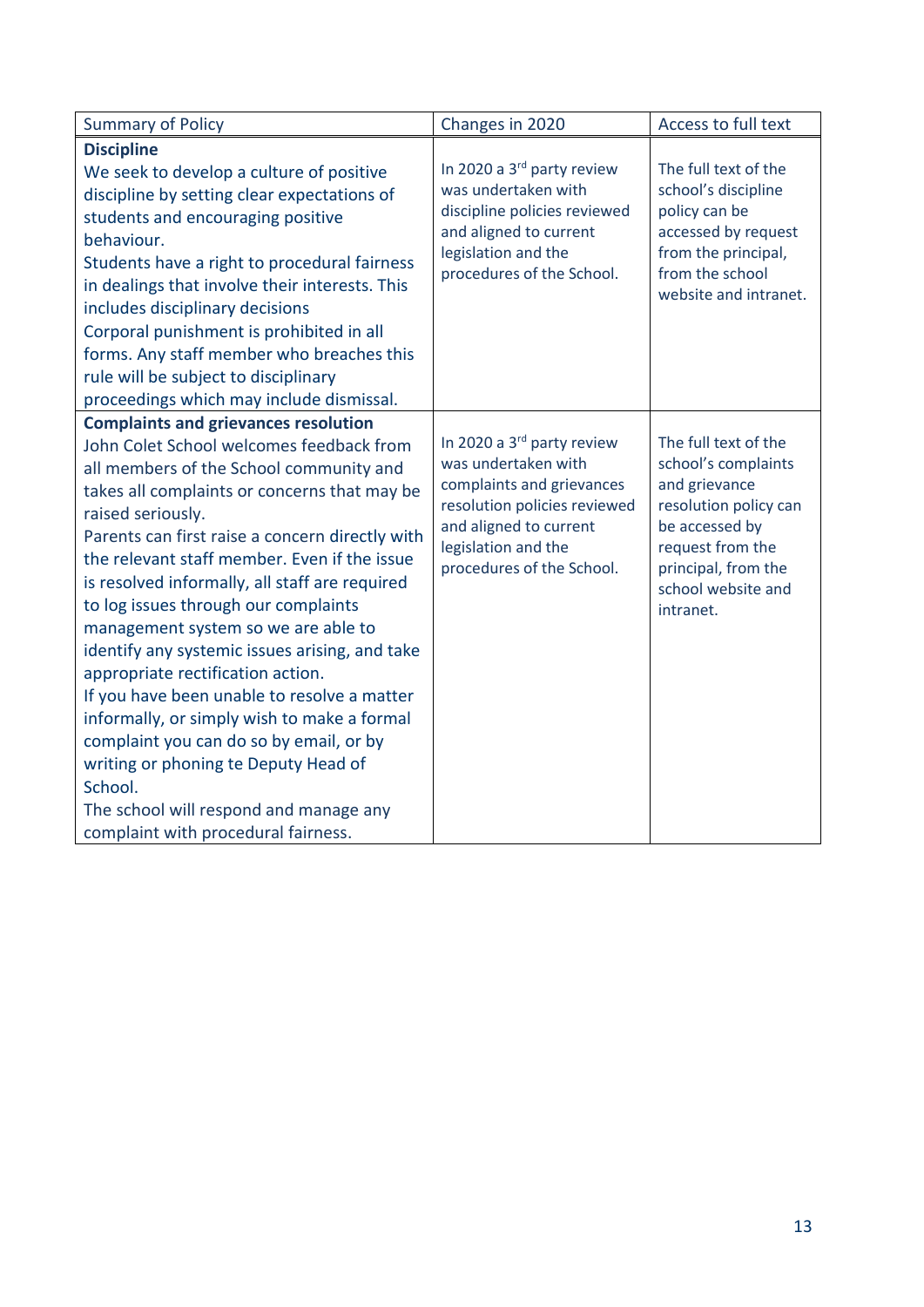## <span id="page-13-0"></span>**10: School determined priority areas for improvement**

| <b>Key Focus Area</b>                        | 2019 Priorities - areas for                                                                                                 | <b>Achievements in 2020</b>                                                                                    |
|----------------------------------------------|-----------------------------------------------------------------------------------------------------------------------------|----------------------------------------------------------------------------------------------------------------|
|                                              | improvement                                                                                                                 |                                                                                                                |
| <b>Vision Mission</b><br>and Values<br>(VMV) | Provide an opportunity for staff to<br>study the VMV and its philosophical<br>foundation.                                   | Staff development incorporates VMV and<br>study sessions. Staff provided with<br>information on SoP courses.   |
|                                              | Develop a program for induction and<br>ongoing studies in philosophy for<br>staff.                                          | New staff induction includes program on<br>VMV and philosophical underpinning of the<br>School.                |
| Educational<br>Provision                     | Review Teaching Programs in line<br>with the Schools updated Scope and<br>Sequence documents.                               | Successful NESA registration for next 5 years.                                                                 |
|                                              | Review number of years that<br>teachers stay with the same student<br>cohort.                                               | Decision to adopt 3/2/2 years for teacher to<br>stay with a cohort.                                            |
|                                              | Further develop the new school<br>management system to support<br>teaching and assessment.                                  | Adoption of attendance, student health,<br>reporting modules.                                                  |
| Governance<br>Management<br>and Finance      | Determine 3rd party support for<br>policy development and the Schools<br>risk management framework.                         | 3rd party support for policy development<br>and risk management framework<br>implemented.                      |
|                                              | Review the provisions in place to<br>maximise staff retention.                                                              | Need for provisions for staff retention such<br>as salary packaging and the provision of an<br>EAP identified. |
|                                              | Review the capacity, structure and<br>skill level of the finance team.                                                      | Current finance needs are being met within<br>the current staffing load,                                       |
|                                              | Move to Xero in finance and align<br>with the new school management<br>system. to support teaching and<br>assessment.       | Finance and school management system<br>alignment complete.                                                    |
| Community<br>and<br>communication            | Determine a staff member<br>responsible for alumni and<br>fundraising.                                                      | Marketing and Communications<br>Coordinator identified.                                                        |
|                                              | Begin a review of the School Uniform.<br>Survey staff, parents, students and<br>research best practice in line with<br>VMV. | Uniform working team established and<br>stakeholders consulted.                                                |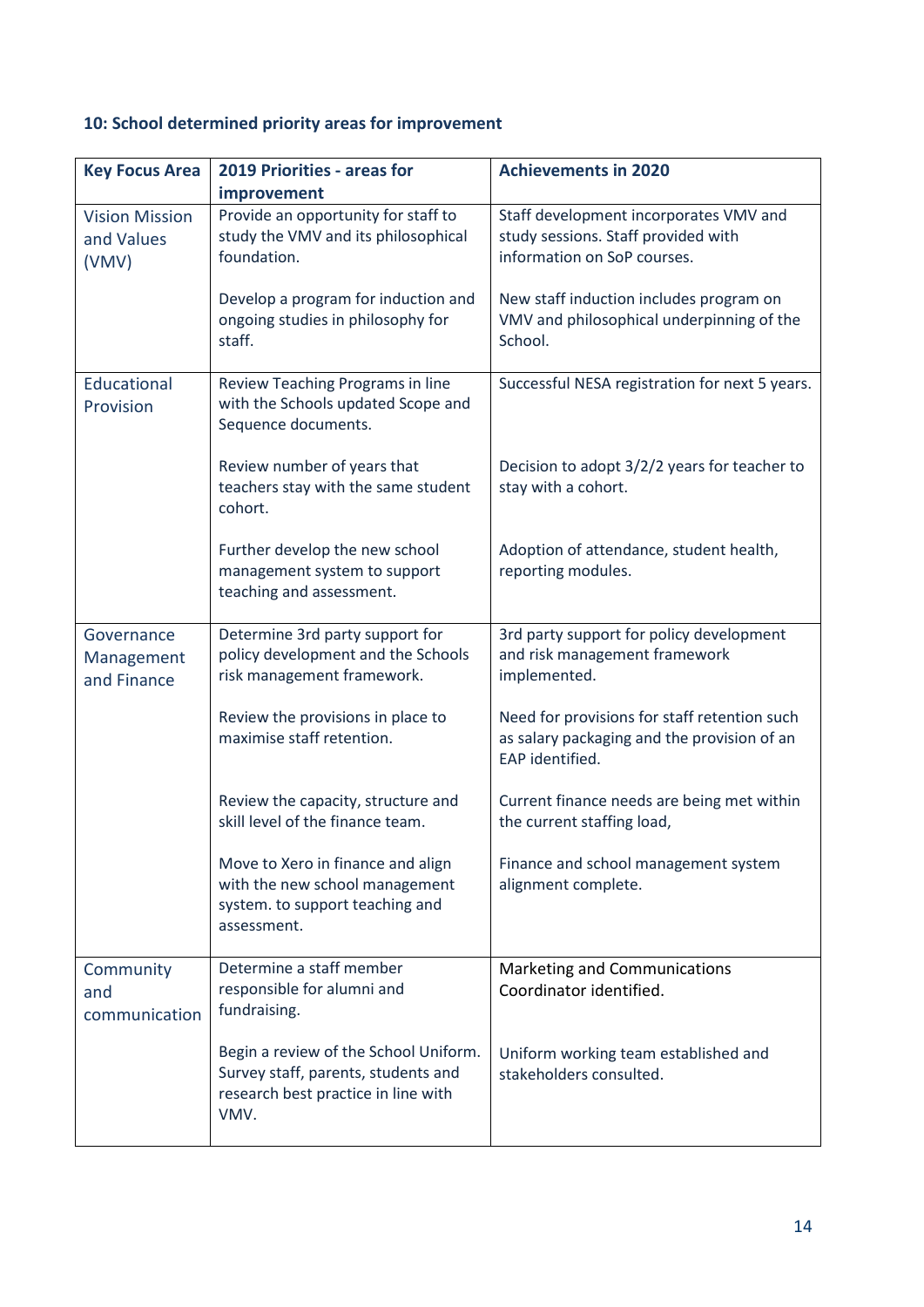| <b>Key Focus Area</b>                   | 2020 Priorities - areas for improvement                                                               |
|-----------------------------------------|-------------------------------------------------------------------------------------------------------|
| Educational<br>Provision                | Ensure assessment programs are robust and are clearly matched to the new school<br>reporting format.  |
|                                         | Further develop the new school management system to support teaching and<br>assessment.               |
| Governance<br>Management<br>and Finance | Provisions for staff retention such as salary packaging and the provision of an EAP in<br>place.      |
|                                         | Produce a compliance schedule for the Board                                                           |
| Community                               | Identify external legal support<br>Further develop the new school management system to support school |
| and<br>communication                    | communication.                                                                                        |
|                                         | Develop plan for donor and alumni communication, events and fundraising.                              |
|                                         | Finalise uniform changes and determine roll out                                                       |
| Growth,<br>marketing and                | Review marketing approach and establish short- and long-term strategy.                                |
| sustainability                          | Determine viability of school bus.                                                                    |
| Premises and<br>facilities              | Determine short term priorities and 5-year plan for major development.                                |
|                                         | Determine Modifications to DA for Colet House                                                         |
|                                         | Determine Timeline for next building project.                                                         |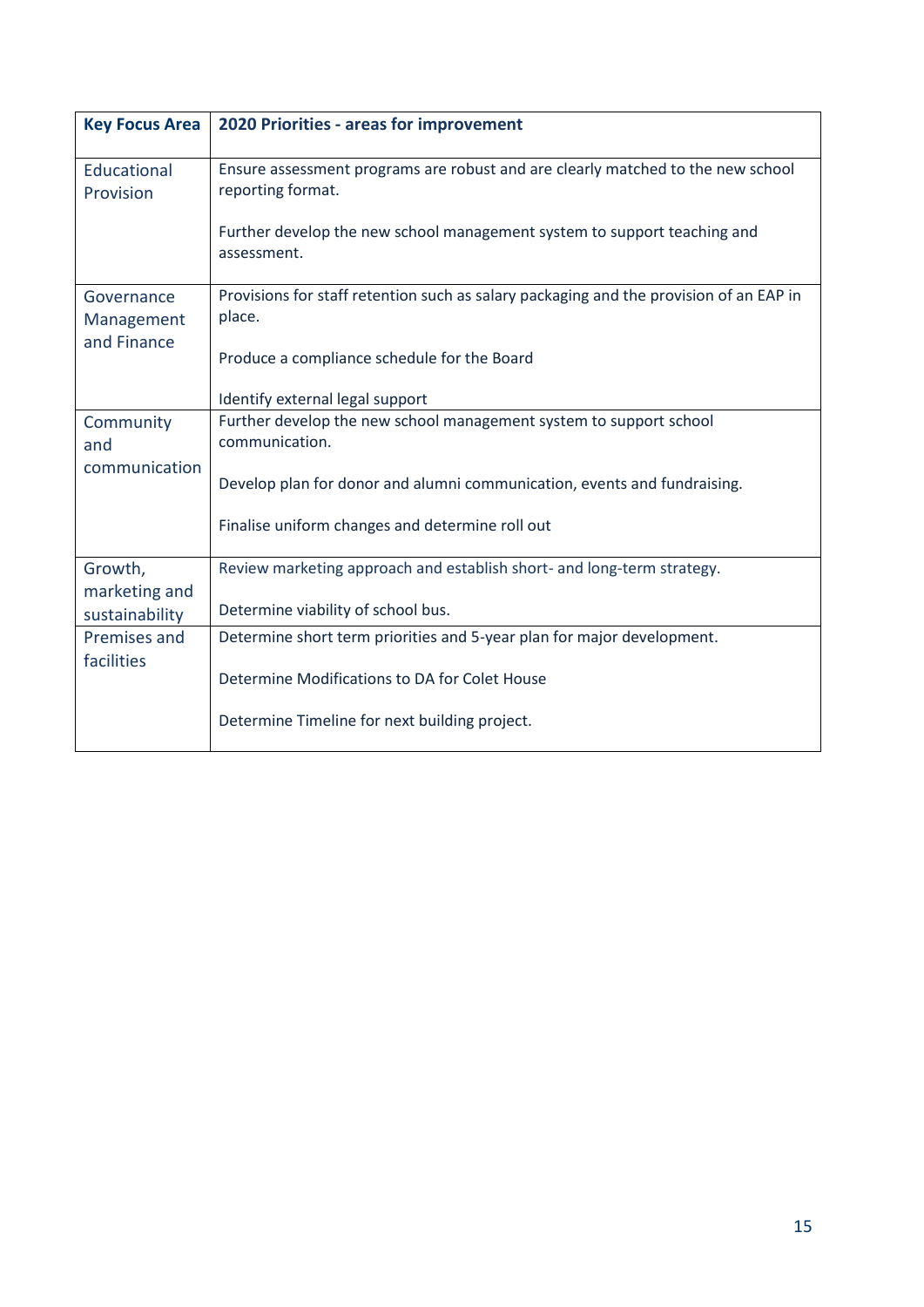## <span id="page-15-0"></span>**11: Initiatives promoting respect and responsibility**

The School promotes Respect and Responsibility amongst its community in the following ways:

## Respect

- Students are asked to address staff and each other in a respectful and courteous manner using full names and, in the case of adults, titles.
- Students stand whenever an adult enters their classroom and greet them politely;
- The school has a strict "no swearing" policy which promotes respectful speech between students;
- Students are encouraged to practice respect and service in the home;
- The general discipline policy and core values of the school which are revisited regularly in assembly, weekly newsletter and in class have, as one of their fundamental principles "to work together with love, honour and **respect** for one another".

Responsibility

- All children are encouraged to take responsibility for their possessions, their personal appearance and their actions.
- Particularly in relation to their actions it is emphasised that, while staff will respond without fail to any incident of injustice or bullying, the injured party should also reflect on any responsibility they may have had for contributing to the incident;
- The school Discipline Policy sets out the procedure for restitution where a student who has harmed or infringed the rights of another takes responsibility for their actions and in a collaborative way makes good the harm;
- With variations for age, the children collaborate with their teacher in their learning;
- Classes are given responsibility in the management of classroom dynamics with formulation of an agreed set of class rules and values;
- The senior classes provide leadership positions such as Head Boy and Head Girl, House Captains, Head Chorister, Art Prefect, Library and Shakespeare monitors and these office holders perform a variety of functions with the support and assistance of their classmates.
- 6<sup>th</sup> class students participate in a Buddy system with the Lower First children which provides them with the opportunity to learn responsibility and leadership through scheduled 'Buddy' time. Buddy activities include reading stories, playing games and having conversations relating to how to be a good friend, what to expect at school etc.
- 6<sup>th</sup> class students organise the raising of money for charities of their choosing, throughout the year.
- 6<sup>th</sup> class students are responsible for designing and implementing activities on Open Day for the younger children.
- 6<sup>th</sup> class students take responsibility for setting up weekly Assembly and other events within the school.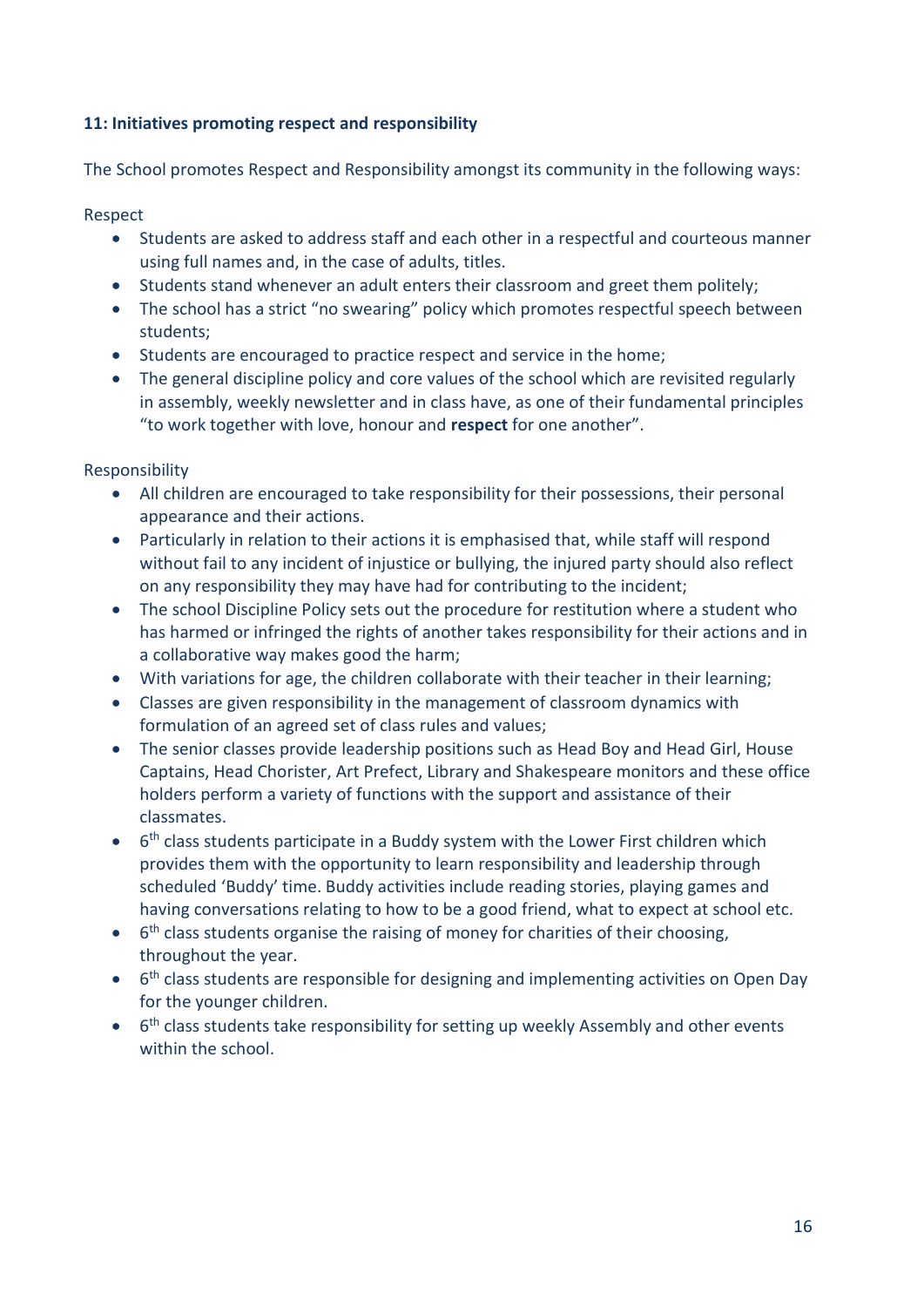#### <span id="page-16-0"></span>**12: Parent, student and teacher satisfaction**

The school had steady enrollments in 2020. A survey was taken of parents whose children had left for high school at the end of 2019. Satisfaction in the school's curriculum, teaching and pastoral support was high as was indications as to whether this would be a school to recommend. Families choosing to leave during the 2020 year were invited to complete an exit survey. For the majority the reasons for leaving were listed as opportunities connected to high school application, local and international moves and personal reasons.

Parent involvement is actively encouraged at the school, particularly through the Parents and Friends Association (P&F), Class Parents network and the Class Reading network. The P&F meets on a monthly basis, along with the Head of School, and organises many social and fundraising initiatives both large and small. All these successful events reflect the enthusiasm and dedication of the whole school community including staff, parents, past students and the School Board. The P&F consulted with the school's executive management team to create a 'wish list' of items to fund raise for the school.

The students are encouraged to look after and respect each other and the school. At the sit down lunch served each day, the students serve their classmates and are responsible for ensuring they do not go without. At play, they are encouraged to include everyone in their games. Sportsmanship is encouraged through the 'Best and Fairest' award, where points are awarded to those students displaying the highest level of team skills. Primary students were surveyed as part of a review of the School uniform.

Informal feedback indicates that all students feel safe at the school and believe they are treated fairly. The students are canvassed by the teaching staff to ensure that all is well and this helps to bring any matters to light that might need attention.

The Head of School has a weekly lunch with a selection of 6th Class students. These occasions provide an excellent forum for the student leaders to give their frank views and experiences of situations which inform a more rounded response. It also builds mutual respect and understanding.